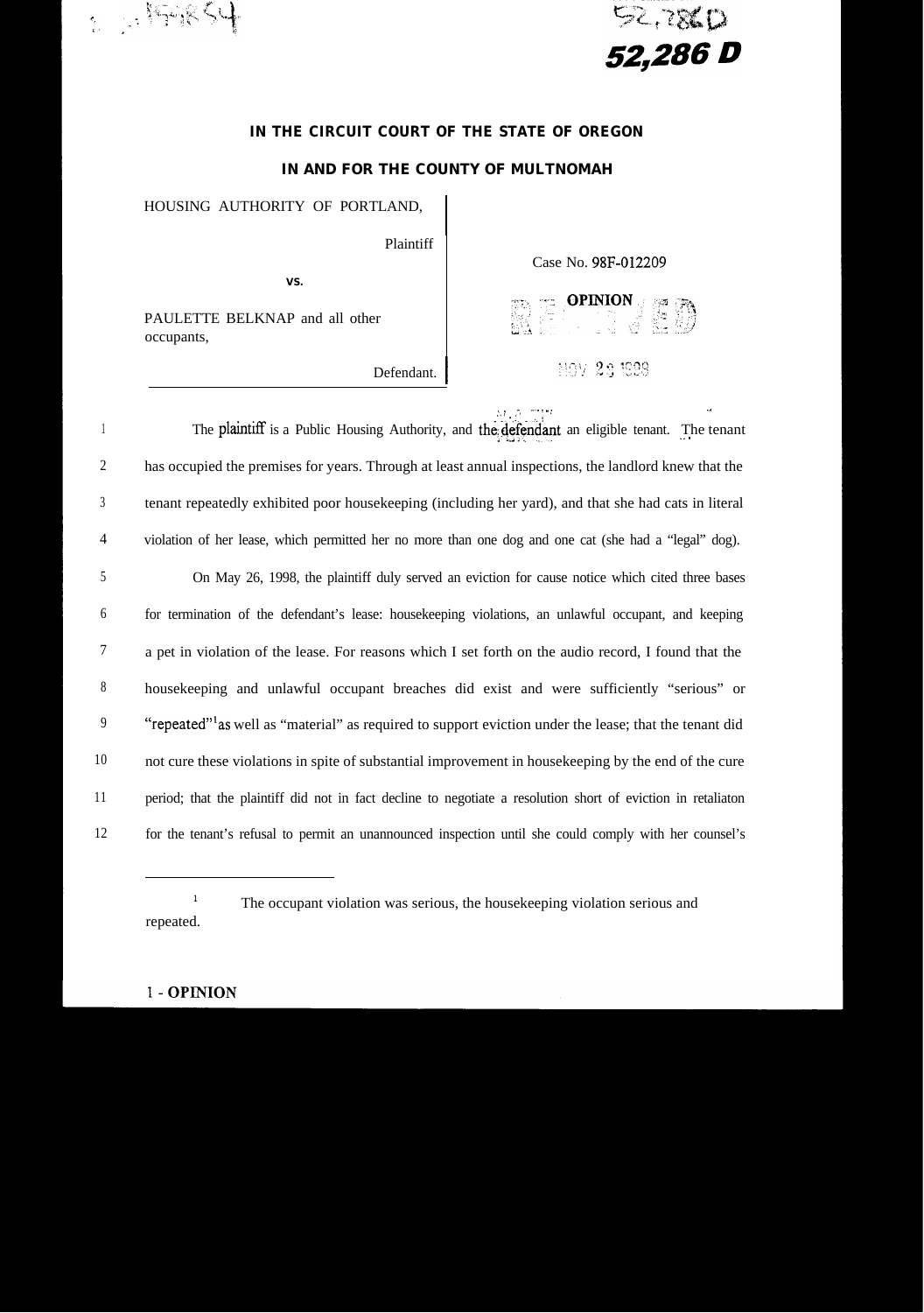1 2 instructions that counsel be present; and that the plaintiff had accepted rent with knowledge of the pet and housekeeping violations in the past.

3 With respect to the cat violation, I found that even if past waiver did not preclude this eviction 4 based on the same violation, past waiver and the record in this case established that the cat violation 5 was not "material" once it was separated from the cat urine on the carpet portion of the housekeeping 6 violation.<sup>2</sup>

7 8 9 10 With respect to defendant's "fair housing"<sup>3</sup> defense, I found that the landlord was on notice through material it regularly collected from the defendant during its "annual review" that defendant suffered from multiple potentially disabling conditions, including depression, hypertension, liver, heart and kidney disease, asthma, hypertension and depression. Exhibits 103, 104, 105.

11 The defendant's disabilities substantially limit one or more of her major life activities, including her ability to maintain a house and yard without assistance.<sup>4</sup> Plaintiff was on notice of that  $12$ 13 defendant was thus "handicapped" by its repeated record of the plaintiffs medical and mental health 14 problems; by its knowledge that defendant depended for her income on the SSI program in which 15 eligibility is based on a recipient's inability to be self-sufficient without assistance *because of* one or 16 more disabling conditions; and because with such knowledge, plaintiff's agents repeatedly observed

<sup>2</sup> In other words, it is clear on the record that plaintiff would not have evicted the defendant for the cat violation alone without the damage to the carpet, which was belatedly cured.

<sup>&</sup>lt;sup>3</sup> The defendant articulated this defense in her answer as "Fair Housing," citing ORS 659.430(l), 42 USC \$3601 et seq, and Portland City Code 23.01.010. In her trial brief, defendant added The Rehabilitation Act of 1973, §504, 29 USC §794.

<sup>&</sup>lt;sup>4</sup> This is significant because it qualifies the defendant for protection under fair housing laws concerning those with disabilities; so also does the fact that the defendant had a"record of having such an impairment" in the plaintiffs own files. *E.g.*, 42 USC 3602(h).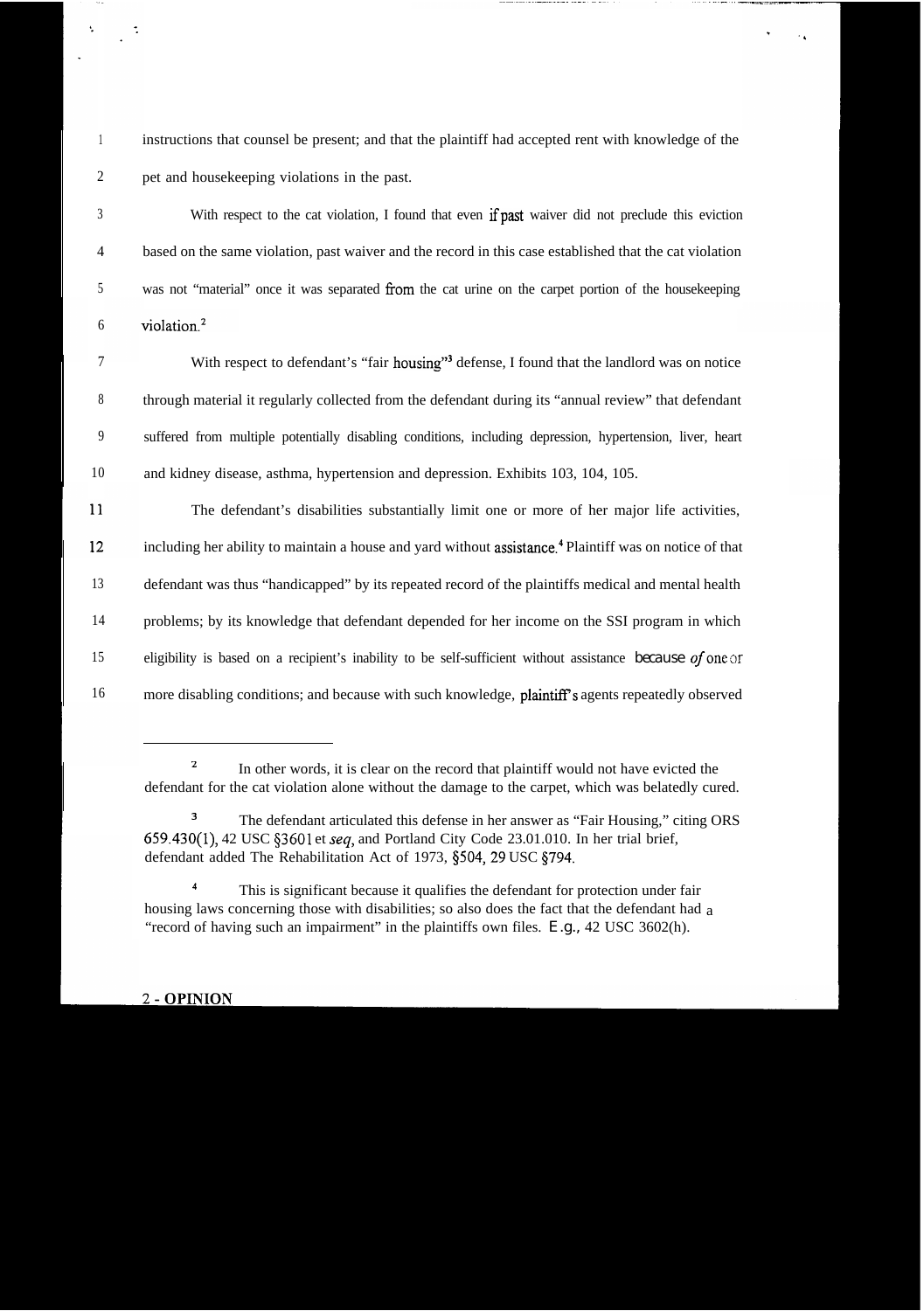1 2 3 4 5 6 7 defendant's housekeeping problems. The landlord also was on notice, and it was true, that defendant's housekeeping problems were related to her disabilities. Her service coordinator had over the years once called some social service agency to see what services might be available for the defendant. Receiving no response, she asked the defendant if she had a caseworker, and the defendant said no. The service coordinator made no further inquiry and no further effort to discern any need for services to assist the defendant with her tenancy problems. She also made no such inquiry with respect to the current spell of problems which led to this eviction action.

8 9 10 11 The "housing inspector," who more frequently than annually inspected the defendant's premises, at one time over two years ago, referred her to a "housekeeping clinic" then maintained (and subsequently abandoned as useless) by the plaintiff That clinic presented videos on housekeeping tips, including how to motivate your children to help.

12 13 14 15 16 17 18 19 With respect to the current spell of problems, the plaintiff made no inquiry or effort whatsoever to determine whether the problems were related to plaintiff's various disabilities or, if so, whether there was any reasonable accommodation which would save defendant's tenancy. When asked at trial, the suitably fastidious housing inspector replied that based on his experience with depression with his mother and his assessment of other Public Housing Authority tenants who ' suffered depression, the defendant exhibited no signs of physical or mental disability. He also opined that although depression can affect housekeeping, it cannot do so to the extent of defendant's housekeeping problems.

20 21 22 Similarly, the employee of the plaintiffwhose contact with her concerned supervising a "comp grant" rehabilitation of the premises in late 1996 through early 1997, opined that she noticed no signs of mental or physical disability in her contacts with the defendant\_ This employee had in the past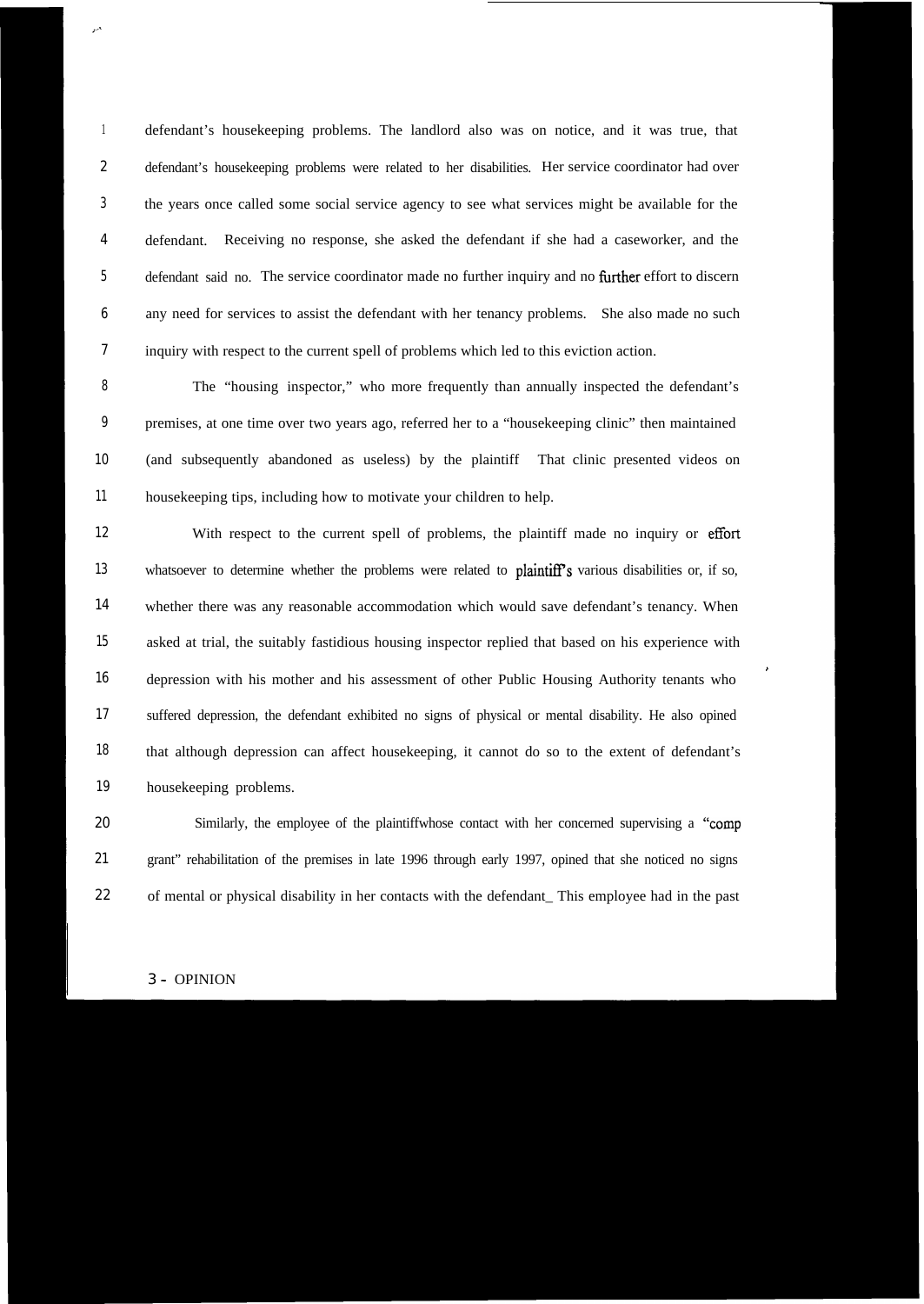1 2 3 4 5 received "504 training" (The Rehabilitation Act of 1973, §504, 29 U.S.C.A. §794) and had previously worked as plaintiff's "ADA Coordinator" (Americans with Disabilities Act, 42 USC \$12 10 1 et seq). She did not understand that her purpose in having contact with the defendant was to determine whether the defendant was suffering any handicap which impaired her ability to maintain a tenancy, and she made no attempt to make such a determination.

6 7 8 9 10 11 12 13 14 In the period leading to this eviction, the defendant suffered substantial medical deterioration and major life stresses related to the death of her mother. These circumstances increased the severity of her cumulative handicap, further impaired her ability to maintain her tenancy, and also accounted for the quantity of stored materials in her house and garage.' Nonetheless, as demonstrated by the substantial improvement in her circumstances (which brought the housekeeping conditions to acceptable levels after the expiration of the deadline for a cure under the eviction notice, but before trial), she was able with reasonable accommodation (furnished by her "unlawful occupant" as housekeeping assistant and, apparently, Legal Aid's involvement) to maintain her tenancy in a manner which met all of the plaintiffs lease requirements.

15 16 17 18 19 The unlawful occupant in fact provided the tenant with both housekeeping assistance and emotional support which was appropriate and reasonably required by her handicapping conditions. Had plaintiff made any inquiry and attempt to achieve reasonable accommodation for the handicapping conditions which underlay the defendant's problems in maintaining her tenancy, those accommodations would have included assisting plaintiff in "legalizing" the presence of her occupant

# 4 - OPINION

.

<sup>5</sup> Defendant lives in a "scattered site" dwelling which differs from housing projects in that the public housing unit is maintained in integration with private residential housing. In this case, the defendant resides in a single family residence.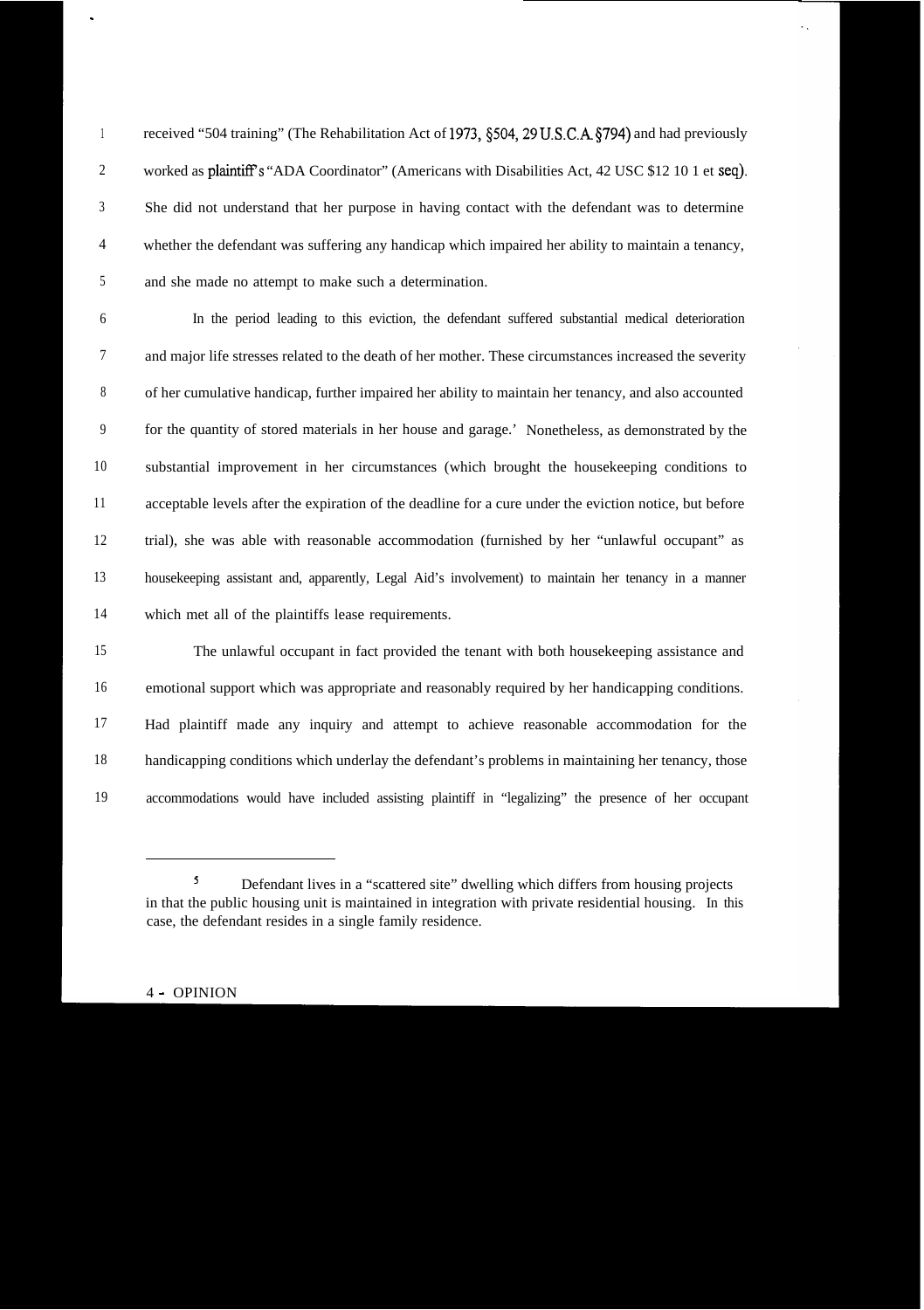1 by adding him to the lease and those accommodations would have been successful.<sup>6</sup>

فبالمستناء والمسام فأناهشت فالقامات

<u>المالان المنظرية والتحاملية المالية المالية المنافسة المريضية المريضية المريضية المريضية المريضية المريضية ال</u>

 $\label{eq:2} \frac{d}{dt} \left( \frac{d}{dt} \right)^2 \frac{d^2}{dt^2}$ 

| $\boldsymbol{2}$ | Defendant's fair housing defenses are based on federal, state, and local law which apply               |
|------------------|--------------------------------------------------------------------------------------------------------|
| 3                | generally to private as well as to public landlords. As such, they contemplate no apparent affirmative |
| 4                | duty to determine whether a tenant's problems relevant to eviction are the result of a "handicap" and  |
| 5                | whether there is an appropriate and reasonable accommodation which would save the tenancy. As          |
| $6\phantom{.0}$  | to most landlords, the obligation is to make reasonable accommodation if and when it is requested,     |
| 7                | but not to engage in affirmative diagnostic, counseling, or referral attempts.                         |
| 8                | Public Housing Authorities, however, have a higher fair housing obligation. 24 CFR \$966.7             |
| 9                | provides:                                                                                              |
| 10               | (a) For all aspects of the lease and grievance procedures, a                                           |
| 11               | handicapped person shall be provided reasonable accommodation to                                       |
| 12               | the extent necessary to provide the handicapped person with an                                         |
| 13               | opportunity to use and occupy the dwelling unit equal to a                                             |
| 14               | non-handicapped person.                                                                                |
| 15               | (b) The PHA shall provide a notice to each tenant that the tenant may,                                 |
| 16               | at any time during the tenancy, request reasonable accommodation of                                    |
| 17               | a handicap of a household member, including reasonable                                                 |
| 18               | accommodation so that the tenant can meet lease requirements or                                        |
| 19               | other requirements of tenancy.                                                                         |
| 20               | This regulation articulates an application of federal fair housing requirements in the Housing         |

#### $\zeta$ **\_OPINION**

<sup>6</sup> These findings, in common with all others in this opinion and those made orally on the record, are based on my conclusion as to what is more likely than not.